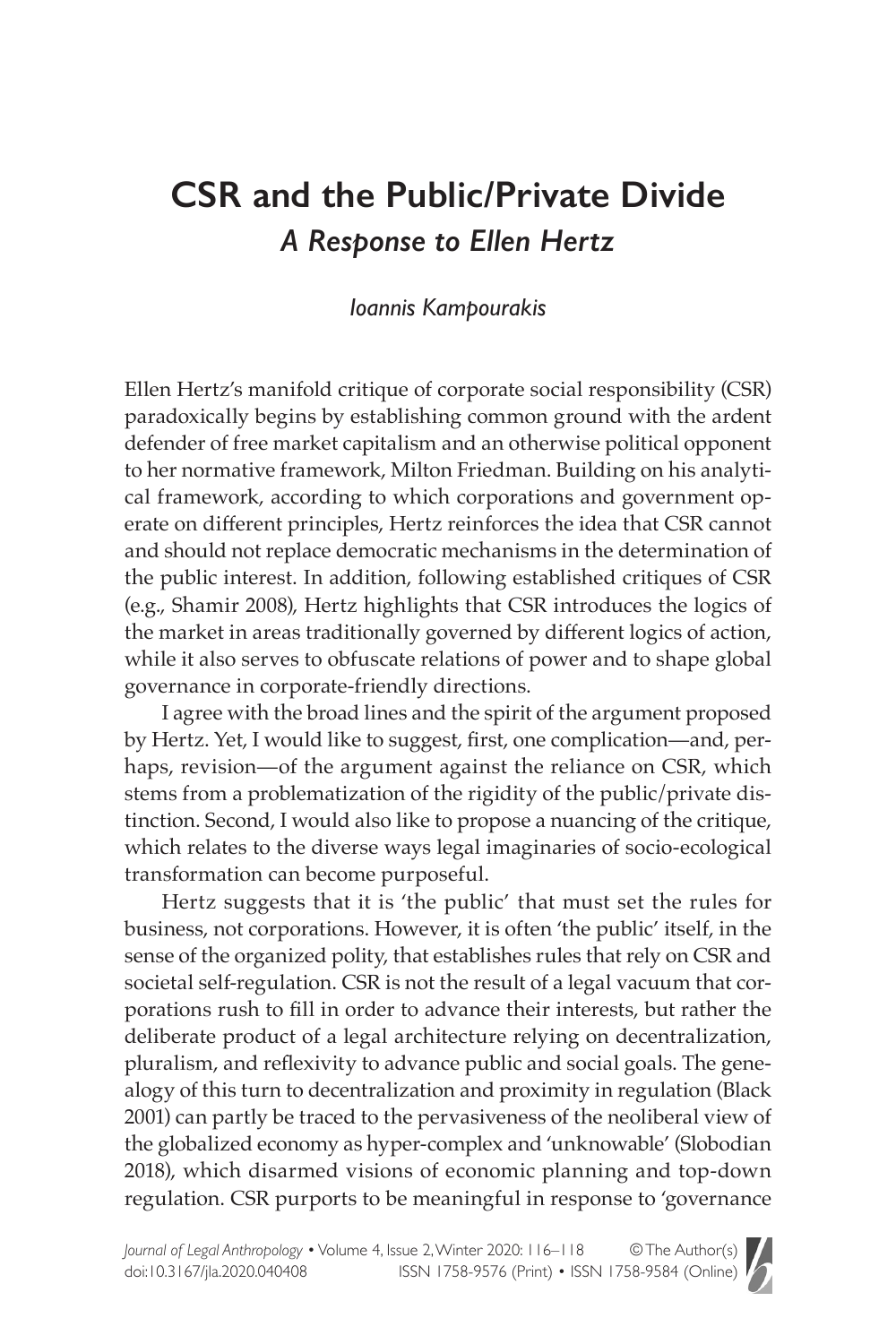gaps' (Ruggie 2008) that result from the disjunction between the transnational nature of networks of production and the national character of regimes of responsibility and liability. Building on the recognition of lead firms as core actors of global economic governance and as producers of normative orders that materially govern supply chains (Bair 2005; The IGLP Working Group 2016), the idea is to embed social values in the operations of lead firms by exposing them to societal pressures. Some examples of such a regulatory approach are found in the EU Directive 2014/95 on non-financial disclosures, the UN Guiding Principles on Business and Human Rights, or the UK Modern Slavery Act. Public authority relies then on transparency, social expectations, and market dynamics, as opposed to legal sanctions, to steer corporate conduct. Yet, such 'social expectations' are not created in a vacuum but reflect preexisting social inequalities and market power. As CSR—and corporate self-governance more broadly—becomes a core feature of new forms of market regulation that aspire to social and environmental sustainability, critical voices should shift the focus from an uncomplicated defence of the 'public' against 'the private' to how 'the public' may facilitate the expression of private power and the reification of asymmetries of social power into legal arrangements (Kampourakis forthcoming).

Just as the notion of 'public' needs to be problematized, disentangling its descriptive from its normative component, so do the concepts 'private', 'business', and 'market' need to be unpacked. The notion that markets are a product of legal ordering (Hale 1923) harbours the idea that a reconstitution of market dynamics by means of legal instruments is possible, nuancing perhaps the point that 'until the replacement of capitalism', business needs to be driven solely by profit-maximization. While the extent to which legal instruments alone can redirect this fundamental drive might indeed be inherently limited by social relations of production, tectonic shifts in legal arrangements could still have dramatic repercussions for the understanding of what constitutes 'business'. If that is true, then the critique to CSR and to new forms of market regulation that rely on corporate 'self-change' should aim not only at their market-embedded nature but also at their structural inability to challenge the original institutional setup and how it generates market power and socio-economic inequalities. For instance, should legal reforms address both redistributive public law institutions and core aspects of the legal infrastructure of markets which make up 'business', such as, for example, the corporate form consisting of limited liability and shareholder primacy (Ireland 2010), then superstructural reforms like CSR might become meaningful. While the goal remains to place private power under democratic control and assert collective priorities over the